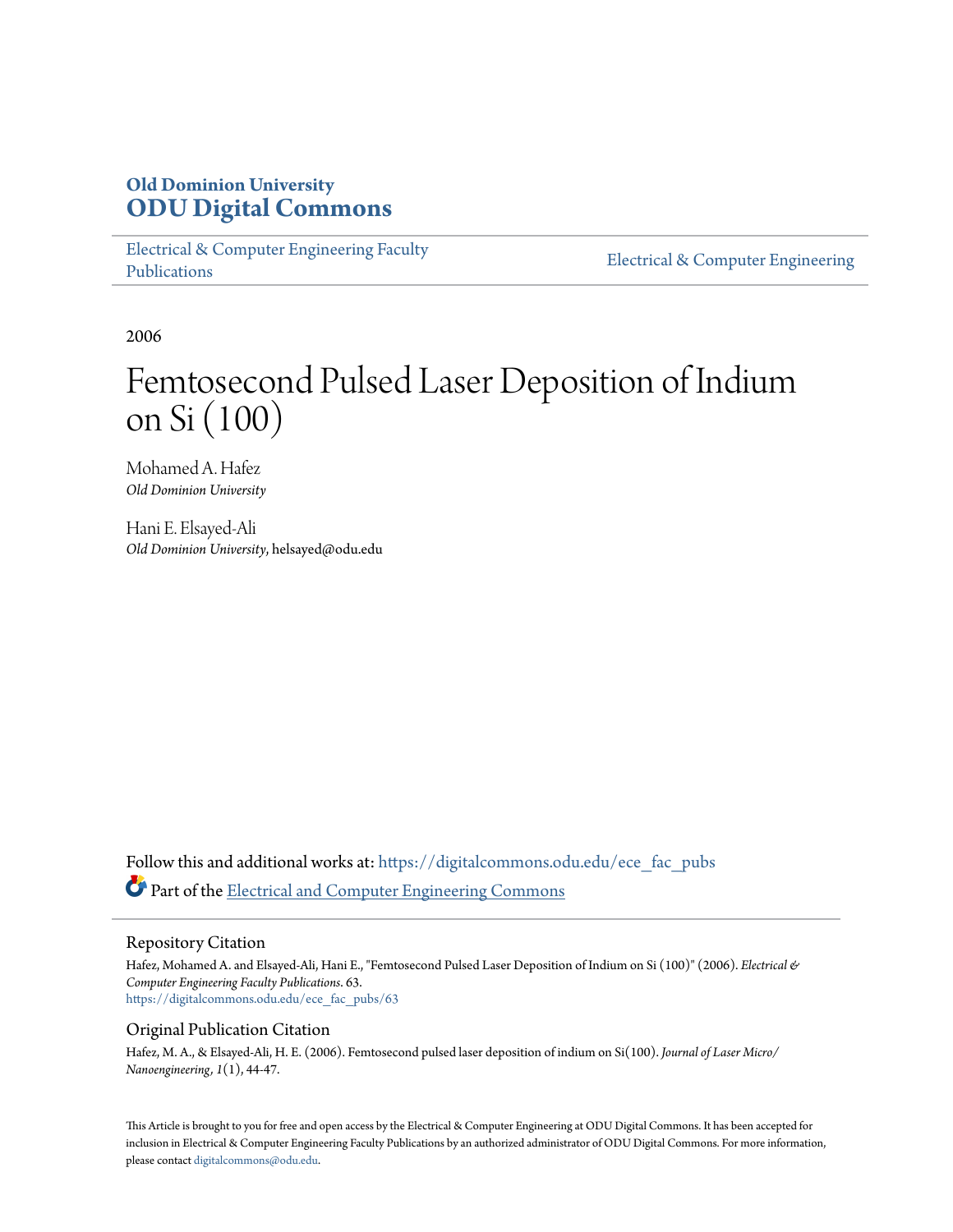# **Femtosecond pulsed laser deposition of indium on Si(100)**

Mohamed A. HAFEZ and Hani E. ELSAYED-ALI

*Department of Electrical and Computer Engineering and the Applied Research Center, Old Dominion University, Norfolk, VA-23529 E-mail: helsayed@odu.edu*

Deposition of indium on Si(100) substrates is performed under ultrahigh vacuum with an amplified Ti:sapphire laser (130 fs) at wavelength of 800 nm and laser fluence of 0.5 J/cm<sup>2</sup>. Indium films are grown at room temperature and at higher substrate temperatures with a deposition rate of  $\sim$ 0.05 ML/pulse. Reflection high-energy electron diffraction (RHEED) is used during the deposition to study the growth dynamics and the surface structure of the grown films. The morphology of the grown films is examined by *ex situ* atomic force microscopy (AFM). At room temperature indium is found to form epitaxial two-dimensional layers on the  $Si(100)-(2\times1)$  surface followed by threedimensional islands. AFM images show different indium island morphologies such as hexagonal and elongated shapes. At substrate temperatures of 400-420 °C, RHEED intensity oscillations are observed during film growth indicating that the indium film grows in the layer-by-layer mode. DOI: 10.2961/jlmn.2006.01.0009

**Keywords:** femtosecond laser, indium, silicon, RHEED, 3D islands, AFM

### **1. Introduction**

The growth of high quality metal films on Si surfaces in the form of coherent islands and nanoclusters is of interest to electronic devices and nanotechnology. Pulsed laser deposition (PLD) is a thin film deposition technique, which has been used to fabricate a wide range of materials [1]. PLD produces energetic species, which results in the increase of the sticking coefficients and adatom surface mobility, enhancing epitaxy [2]. Epitaxial thin films of InP on GaAs(100) and Si on Si(100) were obtained using PLD [3,4]. Using femtosecond (fs) laser minimizes or eliminates particulates formation, which improves the grown thin film quality. Compared to other lasers, ultrashort pulses of fs laser significantly alter the processes associated with ablation [5]. Rapid energy deposition reduces liquid phase formation and the heat-affected zone, which are usually present during PLD with nanosecond pulses. The film structural properties can be controlled by the laser parameters, such as laser fluence, pulse width, and repetition rate.

Growth of group-III metals on clean  $Si(100)-(2\times1)$  is important to the process of silicon doping in molecular beam epitaxy (MBE) and the growth of III-V and III-IV semiconductors [6-8]. It has also been observed that group-III metals grown on Si from self-assembled wires and nanoclusters with potential applications in devices [9-11]. Knowledge of indium (In) growth modes on  $Si(100)-(2\times1)$ and development of new methods of its growth are important to various device applications and possible applications in preparation of clean and ordered Si surfaces [12].

 Reflection high-energy electron diffraction (RHEED) is a useful *in situ* technique to study the thin film growth mode and surface morphology. The incident electron beam hits the surface at near-grazing angle, gets diffracted from the surface, and then the diffraction pattern is observed on

a phosphor screen. Therefore, real time RHEED is employed to observe the surface structure, allowing us to differentiate between layer-by-layer growth and the growth of three-dimensional (3D) islands.

The RHEED study of In deposition on  $Si(100)-(2\times1)$  at room temperature (RT) by femtosecond pulsed laser deposition (fsPLD) showed that In grew in 3D islands of different surface morphology. AFM images of the In films showed regular different island shapes such as elongated, hexagonal, and hemispherical islands. The height of the islands varied from 5 to 60 nm. When the  $Si(100)-(2\times1)$ substrate was heated to 400-420  $^{\circ}$ C, In formed (4×3) superstructure as observed from the RHEED patterns. AFM images showed growth of  $\sim$  20-nm almost spherical In nanoclusters on surface terraces.

#### **2. Experiment**

 The In films were performed in an ultrahigh vacuum (UHV) PLD chamber. The base pressure during deposition was in the low  $10^{-9}$  Torr. An amplified Ti:sapphire laser (pulse width 130 fs FWHM) operating at a wavelength of 800 nm and repetition rates of 1 and 2 Hz was used to ablate the In target. The laser was incident on the 99.99 % pure In target at  $\sim 45^\circ$ . Laser radiation was focused onto the In target using a convex lens with 30 cm focal length. The target was rotated at a speed of 2 rpm to minimize particulate formation. A half-waveplate and a polarizer are used to control the laser fluence for ablation. The target-tosubstrate distance was  $\sim$  5 cm. RHEED is used to observe the surface of the substrate and the grown In film during deposition. The RHEED gun was operated at electron energy of 8.6 keV. The RHEED patterns were acquired by a charge-coupled device camera.

The  $\sim 5 \times 10$  mm<sup>2</sup> Si substrates were cut from a Si(100) wafer (p-type, boron-doped, thickness of 500 µm). The Si surfaces were misoriented from the low-index (100) plane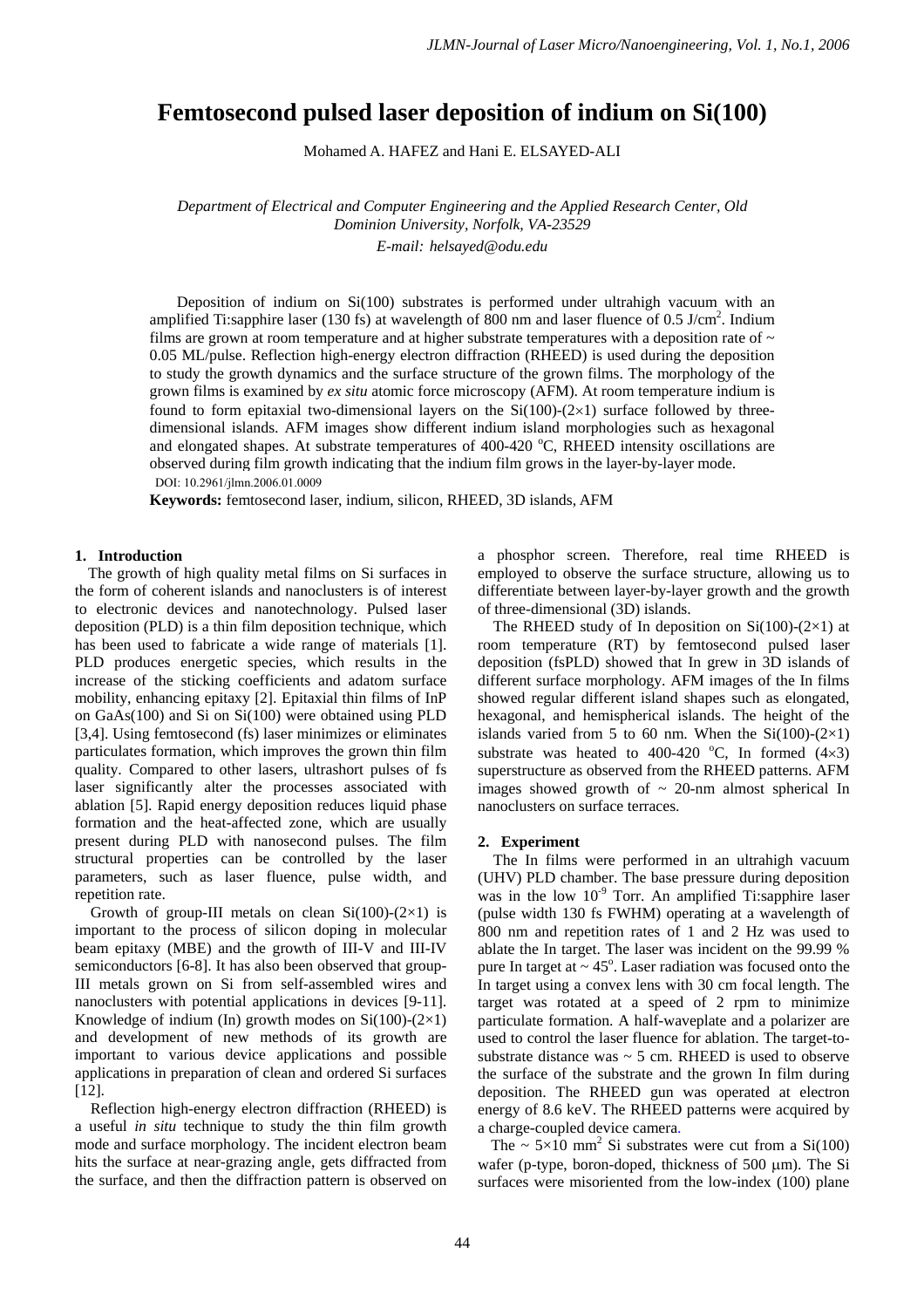with miscut angle of  $1^{\circ}$  to the  $\langle 110 \rangle \pm 0.5^{\circ}$ . The Si(100)- $(2\times1)$  surface was prepared by chemical etching just prior to loading in the UHV chamber followed by *in situ* heat cleaning to 600 °C for several hours using a direct current and then flashing at  $\sim 1100$  °C. The films were deposited with the Si substrate kept at RT and  $400-420$  °C. The deposition rate was estimated from RHEED oscillations and surface profiler to be  $\sim 0.05$  ML/pulse.

### **3. Results and discussion**

Surface preparation of the substrate, such as the Si(100)-  $(2\times1)$ , as well as the deposition conditions are important factors in fabrication high quality metallic thin films. When In was deposited on  $Si(100)-(1\times1)$  at room temperature by fsPLD, the In films showed  $(1\times1)$  RHEED structure at the initial stage of growth and then the pattern disappeared showing high RHEED background. Next, we deposited In films on  $Si(100)$ - $(2\times1)$  at room temperature. Just prior to In deposition, the  $Si(100)-(2\times1)$  was raised in temperature to  $\sim 1000$  °C for  $\sim 2$  minutes by direct current heating. The heating was then terminated and the substrate cooled down to RT. The RHEED pattern acquired after this annealing showed clean reconstructed  $Si(100)-(2\times1)$  with less RHEED background, as shown in Fig. 1(a), indicating a smooth well-ordered surface. Pulsed laser deposition of In was then started with the Si substrate kept at RT. The laser was operated at 2 Hz repetition rate and a fluence of 0.5  $J/cm<sup>2</sup>$  on the In target. Figure 1(b) shows the RHEED pattern of the In film after a deposition time of 20 s. The RHEED pattern was taken along the [011] azimuth. The initial stage of In growth was epitaxial 2D  $(2\times1)$  structure. Using a laser repetition rate of 1 Hz and a laser fluence of  $0.3$  J/cm<sup>2</sup>, the same behavior of initially observing the  $(2\times1)$  RHEED structure during In growth was also observed. With continued In deposition, for both conditions, the integral and half-order RHEED streaks continuously decreased in intensity until the RHEED pattern became faint showing wide rings.



Fig. 1 (a) RHEED pattern of Si substrate before deposition and (b) of In film after 20 s of deposition at RT.

We monitored the width of the RHEED specular beam to observe the morphological changes in the In/Si(100)-(2 $\times$ 1) system. Figure 2(a) shows the deposition time dependence of the full width at half maximum (FWHM) taken along the RHEED specular beam in the [011] azimuthal direction. The total deposition time was 380 s. As soon as the deposition started, the FWHM dropped suddenly and then

starting to decay at a slower rate with further deposition. After 70 s of deposition, the FWHM was reduced to  $\sim$  22% of its original value before deposition. This indicates an increased average crystalline size and low surface roughness. However, after 230 s the FWHM started to increase indicating the development of surface roughness due to formation of 3D islands. RHEED pattern of the In film after terminating the deposition is shown in Fig. 2(b) and shows high background with wide faint rings indicating random in-plane crystallographic orientation.



**Fig. 2** (a) Deposition time dependence of the FWHM of the RHEED specular beam. (b) RHEED pattern of In film after terminating the deposition.



**Fig. 3** (a) AFM image of In film grown on Si(100)-  $(1\times1)$  substrate. (b) SEM image of an In island.

The morphology of the grown In films were examined *ex situ* using the AFM. An In film was grown on Si(100)-  $(1\times1)$  substrate by fsPLD at room temperature. Figure 3(a) shows an AFM image after deposition of In on Si(100)-  $(1\times1)$  using 1 Hz laser repetition rate and 0.5 J/cm<sup>2</sup> laser fluence. The In islands have irregular shape and varied in size. Some islands show a faceted structure as seen in the scanning electron microscope (SEM) image in Fig. 3(b). Although, the surface of the substrate before deposition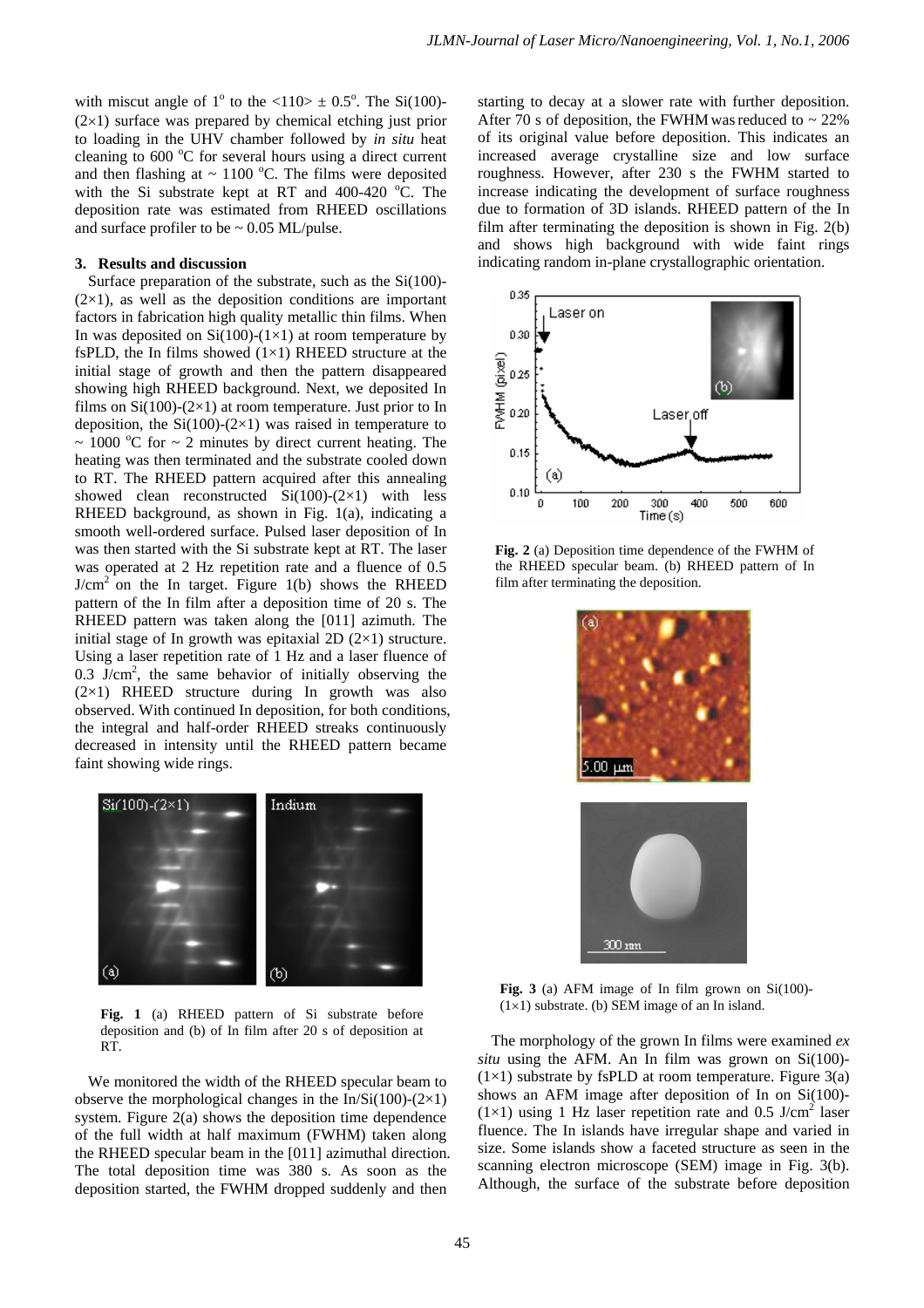was not reconstructed, some crystalline islands were formed.

Next, a series of In films was grown on  $Si(100)-(2\times1)$ substrates by fsPLD via interval deposition, i.e. deposition for a given amount of time followed by an interval of no deposition. The AFM images show 3D In islands, which are found at different surface locations. The In islands took a variety of shapes such as hexagonal, elongated, and hemispherical islands. These different morphologies are related to the deposition conditions and substrate surface condition before deposition. As an example, Fig. 4(a) and (b) show 3D AFM images of elongated and hemispherical In islands grown on  $Si(100)-(2\times1)$  by fsPLD at RT. Line scans along and across an elongated island indicate an average length and width of 200 and 60 nm, respectively. The line profile shows a height of  $\sim$  4.5 nm. The hemispherical islands have a smaller size compared to the other In island types. The line scan shows an average size of 50 nm and height of 6 nm.



**Fig. 4** 3D AFM images of In islands grown on  $Si(100)-(2\times1)$  substrate at room temperature by fsPLD; (a) elongated shape, (b) hemispherical shape.

These results indicate that femtosecond PLD can produce different In island morphologies, compared to other growth techniques. The laser pulse creates transient plasma from the In target that expands rapidly in vacuum towards the Si substrate. Because the laser pulse terminates before the energy is completely redistributed in the target materials, the fs laser pulse tends to have a better ablation efficiency [13]. Low laser fluencies of 0.4-0.6 J/cm<sup>2</sup> were chosen to grow In films in order to limit the heating of the surrounding lattice of the In target. This results in reducing droplets, which minimize the particulate generation in the grown film. It has been shown that fs laser ablation formed fast confined plume containing energetic species [14]. The In plasma plume expands into vacuum until arriving at the Si substrate. The initial high density of the In nucleus on the surface lead to the initial development of a smooth film. Further deposition of In lead to the formation of 3D islands that form in order to accommodate the strain in the film resulting from the ~15% lattice mismatch between In and Si. Due to the pulsed nature of the PLD, the In adatoms reorganize during pulses. When the In adatoms are affected by the structure of the 2D layers, elongated 3D islands were formed. The hemispherical islands were located close to the sample edges, as noticed from the AFM images, and could be related to the preparation of the  $Si(100)-(2\times1)$ surface.

Below a substrate temperature of 350  $^{\circ}$ C, the (2×1) structure changed to  $(1\times1)$  during In growth, while at a substrate temperature of 350-400  $^{\circ}$ C, In formed weak (4×3) structure. Indium grown on  $Si(100)-(2\times1)$  was observed to form In-(4×3) superstructure, in a layer-by-layer growth mode, when the substrate temperature was  $400-420^{\circ}$ C and the laser fluence was  $0.5 \text{ J/cm}^2$ . The RHEED pattern of the In- $(4\times3)$  structure, Fig. 5(a), shows streaky fractional orders with sharp spots indicating the growth of smooth, high quality epitaxial In film. When In deposition was initiated, the  $Si(100)-(2\times1)$  reconstruction disappeared and the In- $(4\times3)$  structure formed as observed from the RHEED patterns. The  $(4\times3)$  structure was formed only on well-prepared  $Si(100)-(2\times1)$  surface as seen from the RHEED patterns. The In- $(4\times3)$  structure did not form when the RHEED pattern showed high background.





**Fig. 5** (a) RHEED pattern of the grown In film on  $Si(100)-(2\times1)$  substrate at 400 °C and (b) RHEED intensity oscillations of the specular beam during growth the In-(4×3) structure.